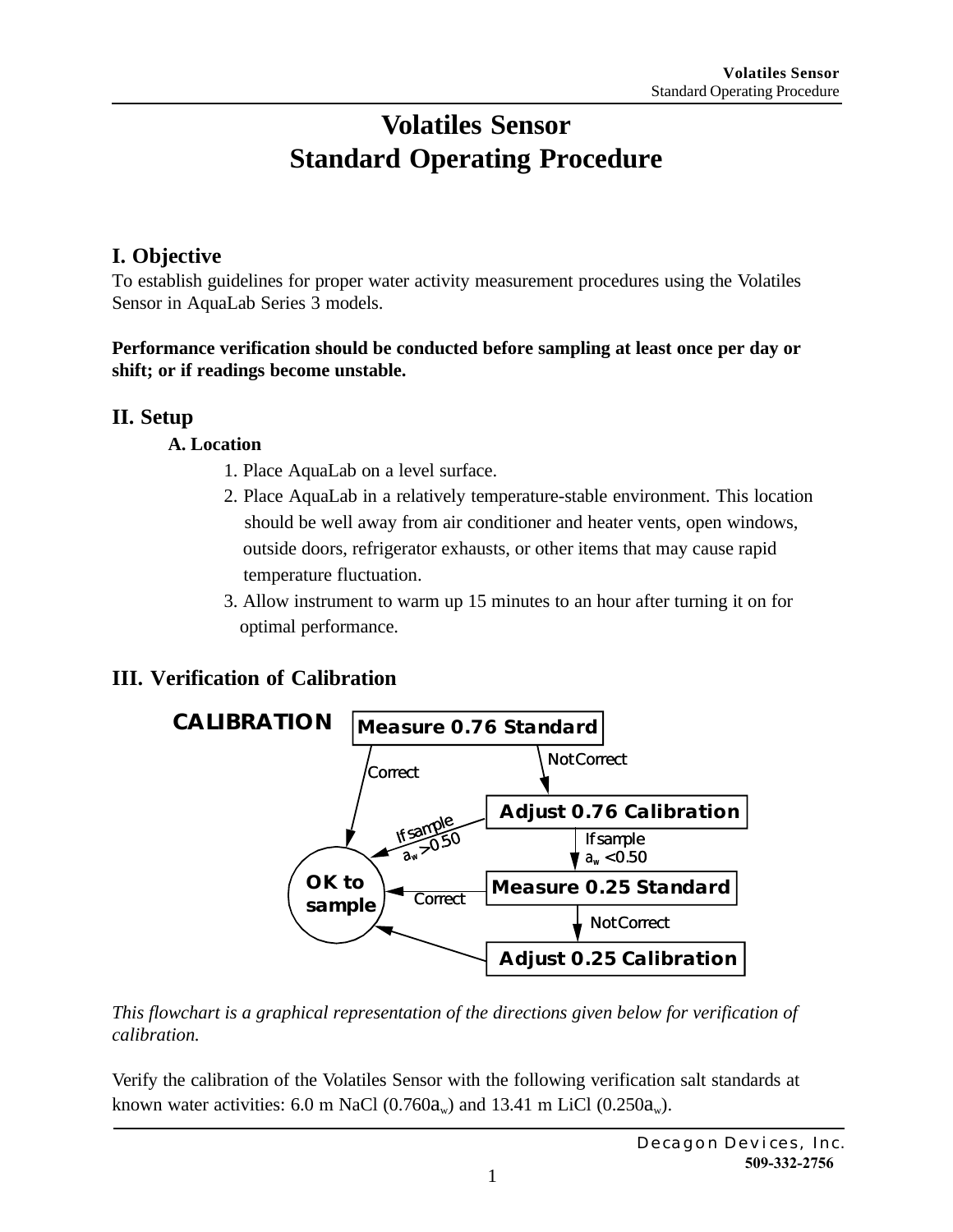#### **Verifying Calibration**

- 1. Use the  $0.760a_w$  NaCl verification standard. Make sure that your standard is at ambient temperature before you load it into the AquaLab.
- 2. Empty the whole vial of verification standard into a sample cup and place it in the AquaLab's sample drawer.
- 3. Carefully slide the drawer closed, being careful not to splash or spill the solution and contaminate the chamber.
- 4. Turn the drawer knob to the READ position to make an  $a_w$  reading. Make two readings. The  $a<sub>w</sub>$  readings should be within  $\pm 0.015$  of the given value for your verification standard.
- 5. The final water activity will be displayed when the LED flashes and the buzzer beeps (depending on beeper setting). If it is reading the correct water activity  $\pm 0.015$ , your Volatiles Sensor needs no calibration. If not, take a second reading. After the second reading, note the water activity value shown. If it is reading the correct water activity  $\pm 0.015$ , your Volatiles Sensor needs no calibration. If you consistently get readings that are outside of the  $a_w$  of your salt solution by more than  $\pm 0.015$ , a linear offset has probably occurred. In this case, adjust the linear offset reading on the salt solution to its correct value, proceed to the Adjusting Calibration section.
- 6. If the samples to be tested have a water activity  $>0.50$   $a_w$  it is not necessary to perform any additional checks, so you may proceed to the Sampling Procedure section. If the samples to be tested have a water activity <0.50  $a_w$  then repeat the above process with the 0.25  $a_w$  LiCl standard. If the samples to be tested have water activities near 1.00 then repeat the above process with either 0.5 m KCl (0.984  $a_w$ ) verification standard or distilled water (see Precautions below).

Precautions:

- Long exposure to samples with water activities near 1.00 or to a variety of volatile substances can shift the sensor calibration. Therefore, always remove samples as soon as the AquaLab is finished sampling (beeps) to avoid changes in calibration. If a sample is accidentally left in the chamber for an extended period of time, be sure to check the calibration when the instrument is next used.
- AquaLab's Volatile sensor can be damaged by long term exposure to high concentrations of ethyl alcohol. Reading samples with alcohol concentrations above about 10% can shift calibration. If the instrument is used to read water activity of extracts and other samples with high alcohol concentrations, the calibration should be checked frequently to make sure the readings are accurate. Effects on the sensor can be reduced by removing the sample immediately after reading and allowing the Volatiles Sensor to stand open for a time between readings to allow the alcohol to diffuse out of the sensor chamber, or by measuring a cup of activated charcoal.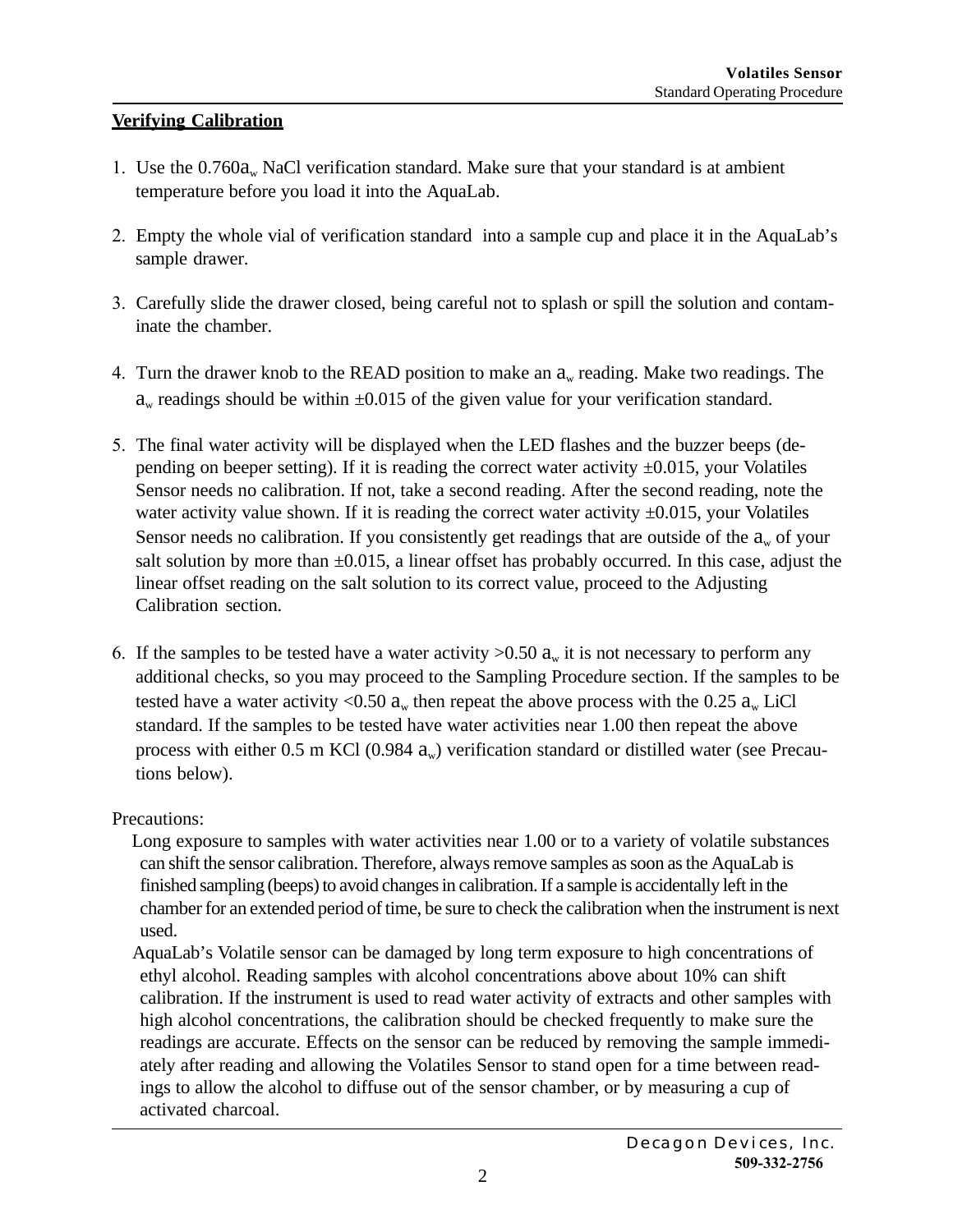#### **Adjusting Calibration**

- 1. Once you are certain that a linear offset has occurred, choose a verification standard that is close to the  $a_w$  of the sample you are measuring. Each of the verification standards supplied by Decagon has its  $a_w$  labeled. Before you begin sampling, make sure that your standard is at ambient temperature before you load it into the sample drawer, and that your AquaLab has warmed up long enough to make accurate readings.
- 2. Enter the system configuration menu by pressing the lower left button in the main menu.

|                               |  |  |  |  |  |  |  |  |  |  |  |  |  |  |  |  |  |  |  |  |  |  |  |  |  |  |  |  |  | A <b>ndak</b> dengan dengan dari <mark>1</mark> 99<br>Mandan dan mengan dan dari 19 |  |  |  |
|-------------------------------|--|--|--|--|--|--|--|--|--|--|--|--|--|--|--|--|--|--|--|--|--|--|--|--|--|--|--|--|--|-------------------------------------------------------------------------------------|--|--|--|
|                               |  |  |  |  |  |  |  |  |  |  |  |  |  |  |  |  |  |  |  |  |  |  |  |  |  |  |  |  |  |                                                                                     |  |  |  |
|                               |  |  |  |  |  |  |  |  |  |  |  |  |  |  |  |  |  |  |  |  |  |  |  |  |  |  |  |  |  |                                                                                     |  |  |  |
| TAIRTIN AATOMATIIN TIITII TAA |  |  |  |  |  |  |  |  |  |  |  |  |  |  |  |  |  |  |  |  |  |  |  |  |  |  |  |  |  |                                                                                     |  |  |  |
|                               |  |  |  |  |  |  |  |  |  |  |  |  |  |  |  |  |  |  |  |  |  |  |  |  |  |  |  |  |  |                                                                                     |  |  |  |
|                               |  |  |  |  |  |  |  |  |  |  |  |  |  |  |  |  |  |  |  |  |  |  |  |  |  |  |  |  |  |                                                                                     |  |  |  |

3. Press the upper right button in the system configuration menu to enter the linear offset menu. You will be guided through the linear offset routine. The following screen will appear:

|     | Change the offset? |
|-----|--------------------|
| yes | no                 |

4. If you wish to continue, press the button next to "yes." To return to the main menu, press the button next to "no." After selecting "yes," the following screen will appear:



- 5. Place the  $0.76a_w$  NaCl verification standard into the drawer. Carefully slide the drawer closed, being careful not to splash or spill the solution and contaminate the chamber.
- 6. Turn the drawer knob to the READ position to make an  $a_w$  reading. *Note: If you decide at this point that you do not want to continue with the linear offset program, just return the knob to the OPEN/LOAD position and you will be returned to the main screen.* After it has finished sampling the verification standard, the following screen will appear:

| 0.760 |          |  |
|-------|----------|--|
| exi t | adjust + |  |

- 7. At this screen, adjust the water activity value to 0.76  $a_w$ . Press the upper right button to move the value up, the lower right button to move it down. When the value is correct, press the Exit button. The value will be stored. *Note: This is the only menu where these buttons can change the linear offset.*
- 8. Remeasure the  $0.760$   $a_w$  NaCl verification standards in the normal sampling mode. It should read  $0.76 \pm 0.015a$ <sub>w</sub>.